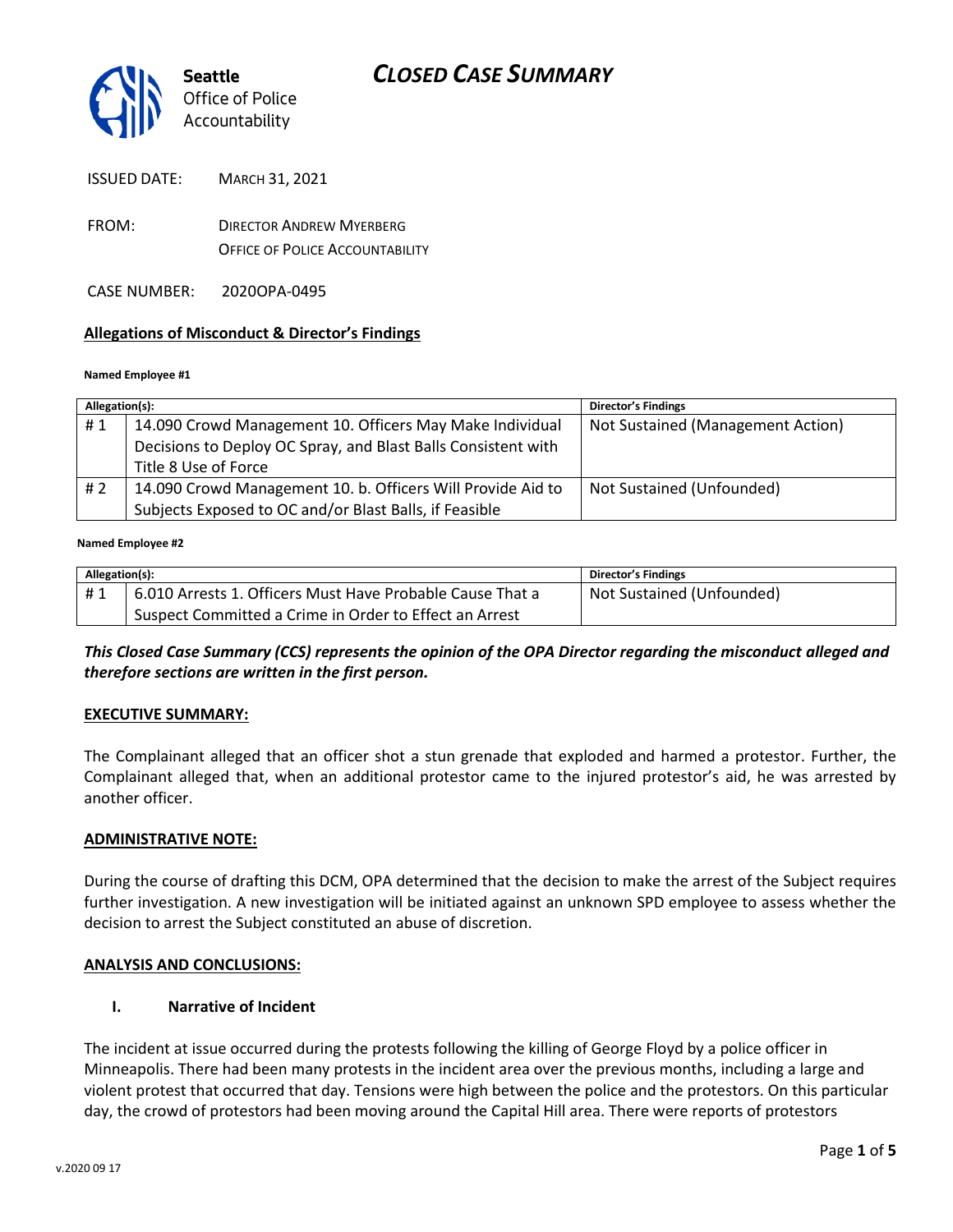# *CLOSED CASE SUMMARY*

OPA CASE NUMBER: 2020OPA-0495

damaging property near the East Precinct. Officers tried to push the crowd away from the precinct, but some protestors kept coming back towards that location. This incident occurred during one of these pushes.

Body Worn Video (BWV) of the incident showed a line of officers trying to push the crowd westbound away from the precinct. Named Employee #1 (NE#1) stood near the line of officers. A water bottle was thrown at the line of officers from the sidewalk nearby where a group of protestors were standing. An officer gave instructions to the police line to keep pushing the crowd. The group of protestors on the sidewalk refused to move back.

Approximately 13 seconds after the water bottle was thrown, NE#1 deployed a blast ball towards the sidewalk where the projectile came from. The blast ball detonated in open space in between people walking on the sidewalk. Witness #1 was standing in the group on the sidewalk and fell to the ground from an injury sustained to her leg after the blast ball detonated. It appeared that this was caused by shrapnel from the blast ball after it exploded.

The Subject, who was with Witness #1 at the time, tried to shield her as she was on the ground. He was ordered to move by an officer. When the Subject refused to move, an officer took him to the ground and gave him instructions to place his hands behind his back. The Subject was arrested and handcuffed.

# **II. Witness Interviews**

The Complainant was interviewed by OPA about the incident. She indicated that she was not present at the incident, but saw videos posted on Witness #1's social media account. She stated that there was approximately one to two minutes of footage total. The Complainant said the videos showed that Witness #1 was at the protest with two other individuals – the Subject and Witness #2. She further explained the video showed Witness #1 on the ground as projectiles were thrown into the crowd of protestors. Witness #1 screamed in pain from being hit with a projectile. Witness #2 and the Subject tried to shield Witness #1 as officers tried to move forward and push the crowd away from the precinct. The Subject and Witness #2 tried to pick Witness #1 up off the ground, but officers held onto the Subject and would not let him go.

# **III. Named Employee Interview**

When OPA interviewed NE#1, he said that several dispersal orders had been given to the crowd. However, he explained that, whenever the officers pushed the crowd away and walked back to the precinct, the protestors would follow them. NE#1 stated that he deployed the blast ball because he saw an object thrown towards the line of officers from the sidewalk area. He did not know what object was thrown, but believed it was a bottle of some sort. NE#1 indicated that he decided to use the blast ball because he had no other available means to stop the crowd from throwing objects.

NE#1 said that he saw the blast ball land on the sidewalk but did not see if it hit anyone. NE#1 could not recall if he deployed the blast ball at a particular individual or at an area in which the threat had come from. NE#1 was not aware that anyone had been injured after deploying the blast ball.

NE#2 resigned from SPD during the pendency of this investigation and declined to be interviewed by OPA. He wrote a statement after arresting the Subject indicating that the Subject had used his body to shield Witness #1 and refused to move when ordered by an officer.



**Seattle** *Office of Police Accountability*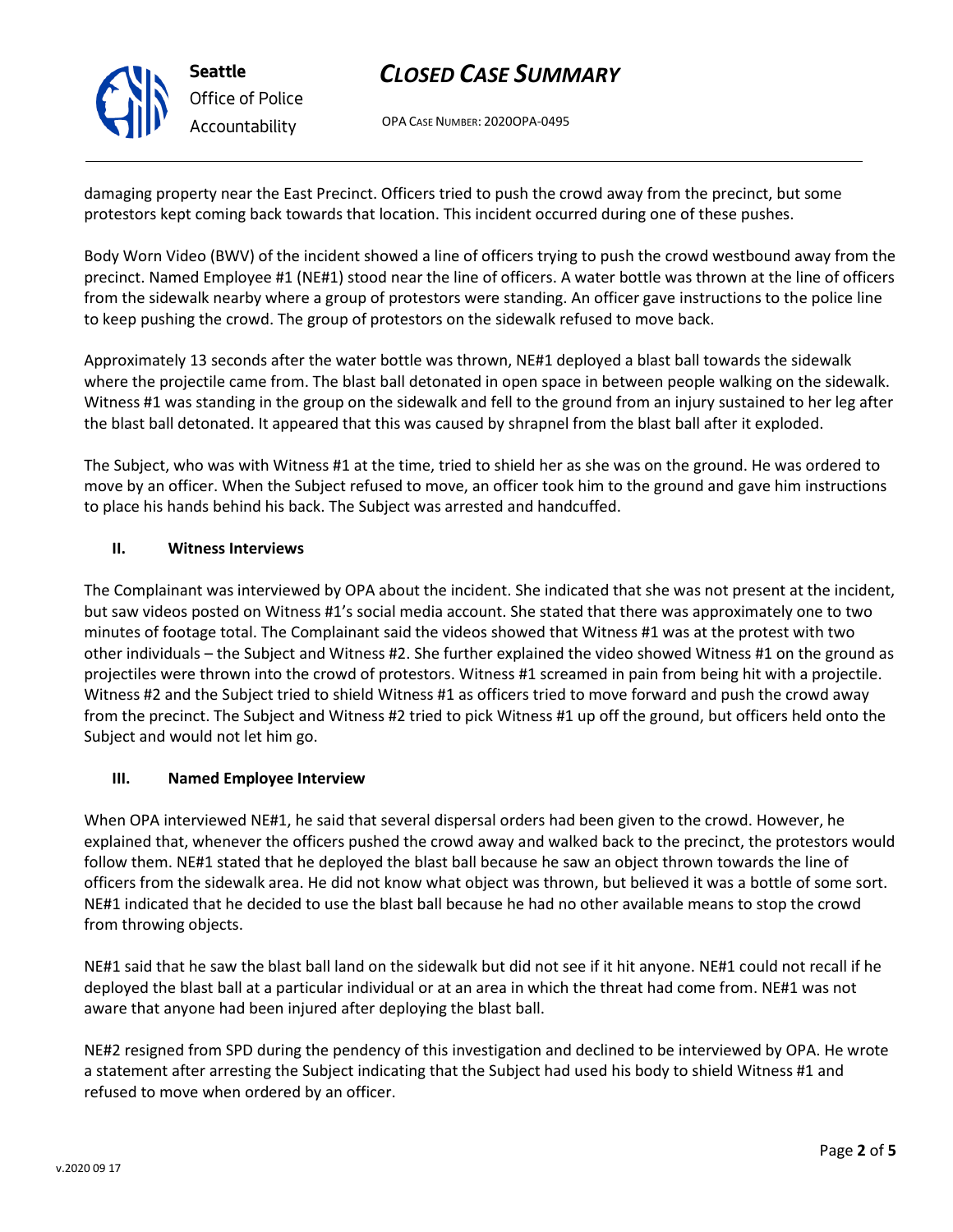

# *CLOSED CASE SUMMARY*

OPA CASE NUMBER: 2020OPA-0495

#### **ANALYSIS AND CONCLUSIONS:**

## **Named Employee #1 - Allegation #1**

*14.090 Crowd Management 10. Officers May Make Individual Decisions to Deploy OC Spray, and Blast Balls Consistent with Title 8 Use of Force*

SPD Policy 14.090-POL-10 states that deployment of OC spray or blast balls shall have the primary objective of defending the officer, defending another, or preventing significant destruction of property. (SPD Policy 14.090-POL-10.) It further states that individual officers may deploy OC spray or blast balls "at the specific suspect(s) who are posing a threat" and that if feasible, officers must provide a verbal warning prior to deployment. (*Id*.) An officer's decision to deploy OC or blast balls must be consistent with Title 8 – Use of Force. (*Id*.)

Under Title 8 Use of Force, force used by officers must be reasonable, necessary and proportional. Officers shall only use "objectively reasonable force, proportional to the threat or urgency of the situation, when necessary, to achieve a law-enforcement objective." Whether force is reasonable depends "on the totality of the circumstances" known to the officers at the time of the force and must be balanced against "the rights of the subject, in light of the circumstances surrounding the event." (SPD Policy 8.050.) The policy lists a number of factors that should be weighed when evaluating reasonableness. (*See id*.) Force is necessary where "no reasonably effective alternative to the use of force appeared to exist" and "the amount of force used was reasonable to effect the lawful purpose intended." (*Id*.) Lastly, the force used must be proportional to the threat posed to the officer. (*Id*.)

NE#1 made the individual decision to deploy the blast ball towards the crowd on the sidewalk approximately 13 seconds after seeing an object thrown from that area at the line of officers. NE#1 rolled the blast ball underhand towards an open area on the sidewalk in between demonstrators. NE#1 could not identify whether he was targeting a specific demonstrator and explained that he could not remember whether this was the case during his OPA interview months after the fact.

When evaluating this use of force, OPA finds the recent order by U.S. District Judge Jones finding the City to be partially in contempt of a prior order to be instructive. In that order, Judge Jones evaluated blast ball deployments that he perceived to be improper. Judge Jones specifically identified deployments that were not directed at or in the vicinity of a threat. Importantly, Judge Jones held that these deployments were, as such, clearly indiscriminate. Lastly, Judge Jones noted that, in both cases in which he deemed a blast ball deployment to be improper: "the officers stood a great distance from protestors, used overhand throws, and threw blast balls deep into a crowd."

After applying this analysis to the facts of this case, OPA does not believe that NE#1's deployment violated policy or, for that matter, Judge Jones's order. First, NE#1 deployed the blast ball in the vicinity of where the bottle came from and in a close temporal proximity to the throwing of the bottle. The crowd in that area was moving slowly but had remained fairly static. Thus, it was not unreasonable to believe that the bottle thrower was still in that vicinity. Second, the deployment was, unlike those found improper by Judge Jones, underhand and at a relatively close distance from the crowd. Third, the deployment was not deep into the crowd and, to the contrary, was rolled into an open space on the sidewalk.

What is indisputable is that Witness #1 suffered an injury from the deployment. Indeed, not only was this captured on video, but the nature of her injury was also consistent with being struck with shrapnel from a blast ball. What is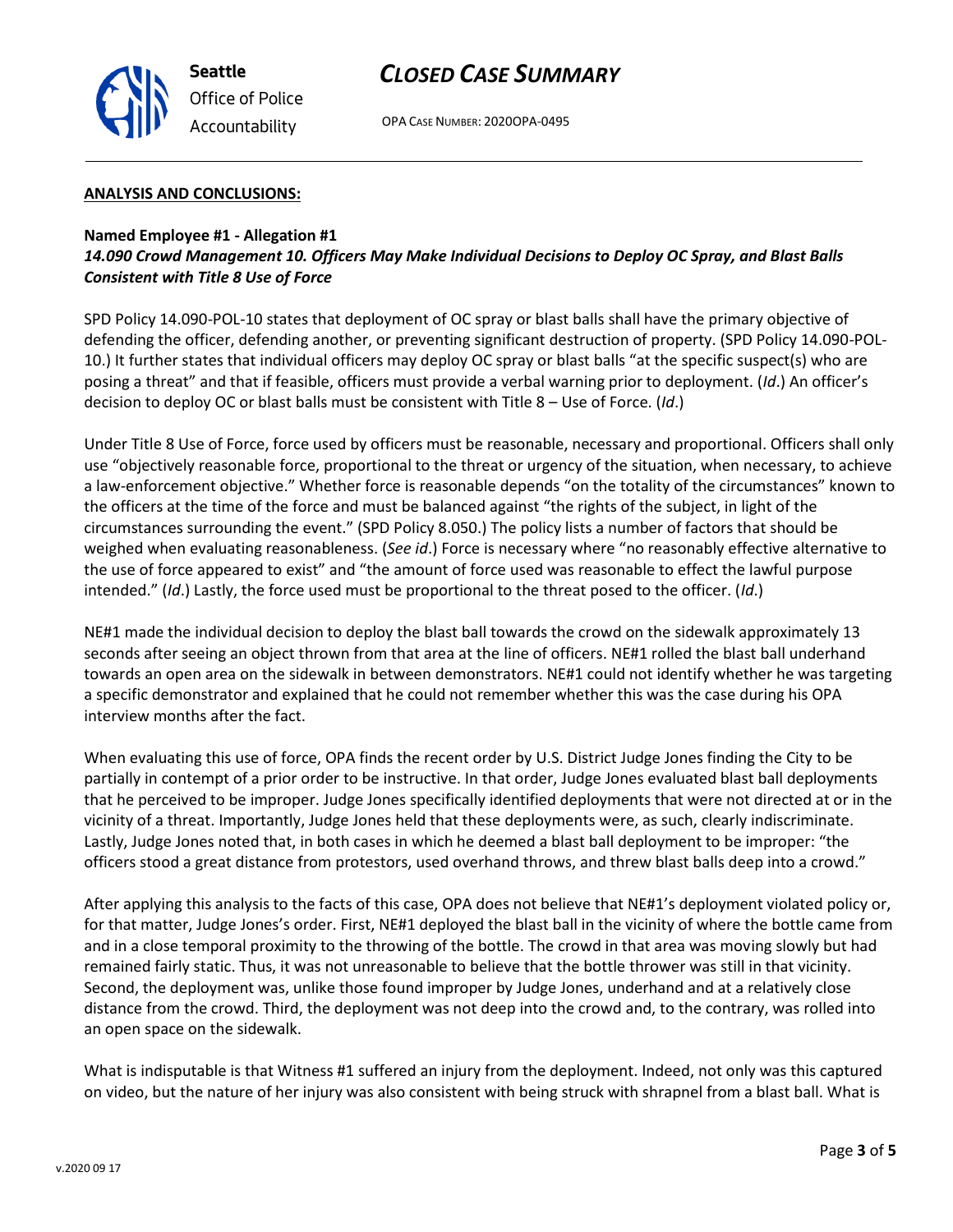

# *Office of Police Accountability*

# *CLOSED CASE SUMMARY*

OPA CASE NUMBER: 2020OPA-0495

also indisputable is that, as these protests have clearly shown, blast balls are dangerous and, as indicated by Judge Jones, they have the highest likelihood of causing indiscriminate harm.

The more cases OPA has evaluated as a result of these protests the more OPA feels that the harm caused by blast balls outweighs their benefit as a less-lethal tool. This is particularly concerning where, as here, a deployment appears consistent with policy and law, but still results in a problematic outcome, including a significant injury. Moreover, this is not an anomaly, as OPA has seen numerous cases stemming from these protests where in policy blast ball deployments in which officers acted completely consistent with their training still caused injuries to individuals. OPA has issued a number of Management Action Recommendations concerning blast balls that are purposed to prevent situations like this where demonstrators, who are not actively engaging in violence, may be subject to harm.

For these reasons, OPA herein amplifies its previous Management Action Recommendations and recommends that, unless SPD can show compelling evidence that blast balls can be used in a safe, non-indiscriminate manner that takes into account how blast balls functionally deploy and largely eliminates the risk of harm to non-violent parties, this tool be banned in its entirety. OPA reaches this conclusion based on the belief that, even if its outstanding recommendations concerning blast balls are all implemented (i.e., no overhand throws or deployments at persons unless an imminent harm to person standard is met), there is no guarantee that bad outcomes will not still result.

While this may not provide the desired remedy for Witness #1, OPA hopes that this will reduce, if not prevent, similar occurrences in the future.

Recommended Finding: **Not Sustained (Management Action)**

## **Named Employee #1 - Allegation #2** *14.090 Crowd Management 10. b. Officers Will Provide Aid to Subjects Exposed to OC and/or Blast Balls, if Feasible*

SPD Policy 14.090-POL-10 states that when feasible, officers will provide aid to subjects exposed to OC and/or blast balls and will request medical assistance when subjects complain of continued effects from OC or blast balls. Officers will request medical assistance when a subject appears to have been injured.

When asked whether he provided medical assistance to Witness #1, NE#1 explained that he did not know that she was injured and could not see her on the ground. He explained that he rolled the blast ball into what appeared to him to be an open area and he was unaware that it affected anyone when it deployed. Lastly, he stated that, from a review of BWV, the crowd circled around Witness #1 and, as such, his view was blocked.

After watching the BWV, OPA concurs that NE#1's view of Witness #1 was blocked and that there was no indication, from his vantage point, that Witness #1 was on the ground and injured. As NE#1 was not aware of Witness #1's condition, he cannot be faulted for failing to provide her with medical attention. As such, OPA recommends that this allegation be Not Sustained – Unfounded.

Recommended Finding: **Not Sustained (Unfounded)**